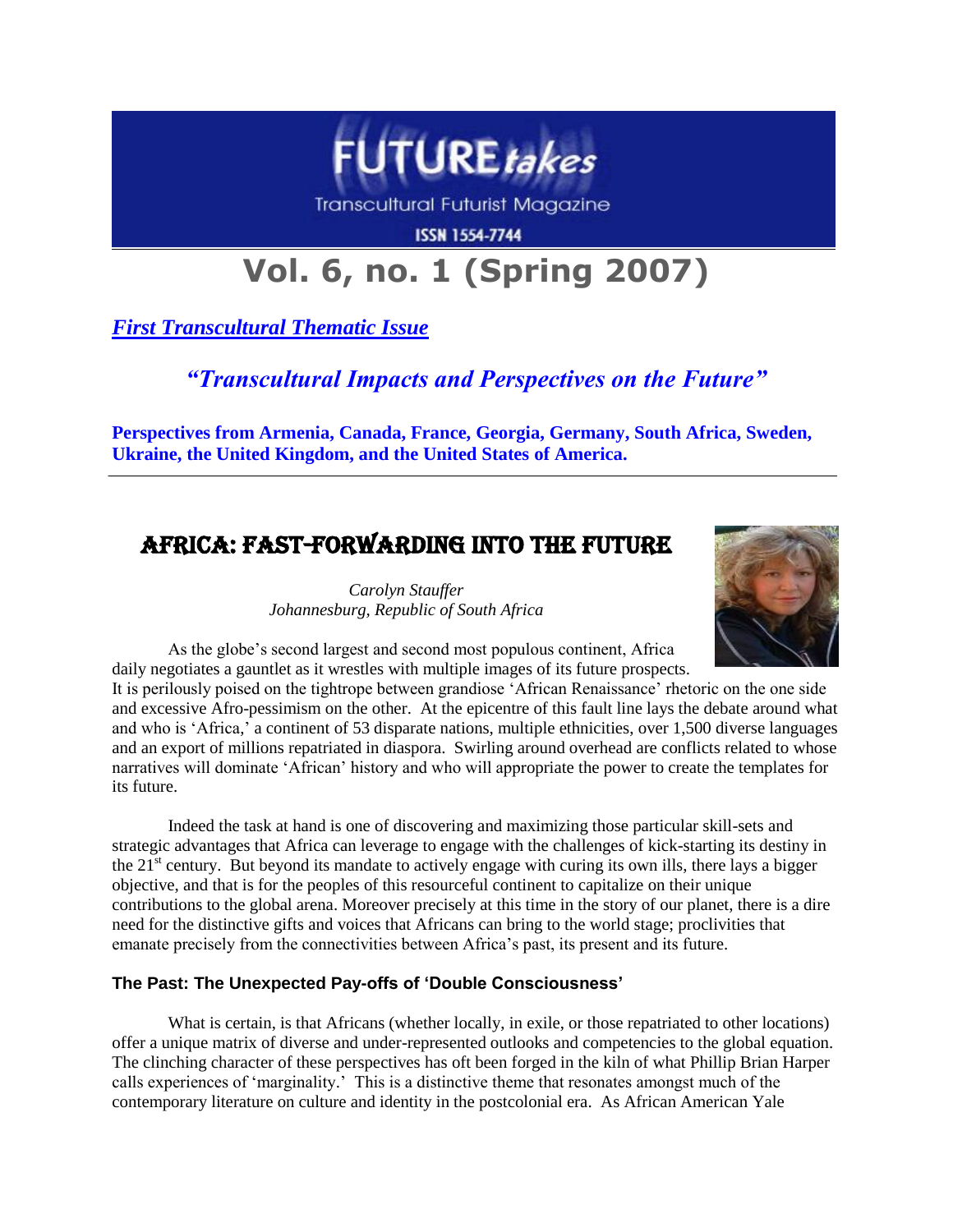sociologist Paul Gilroy points out, collective experiences of subjugation tend to centralise a common womb of 'subaltern knowledge' that births counter-hegemonic ways of seeing and experiencing the world.

Latin American scholar Walter Mignolo calls this phenomenon the presence of 'border thinking' amongst postcolonial people of colour. He uses the term 'border' in two ways. First he explains 'border thinking' as a type of 'post-occidental reason.' Secondly he explains (within the context of America's southern boundaries) what border *locations* signify: in physical terms borders symbolize *exteriority*. In effect, what these scholars are suggesting is that due to frequent experiences of structural inequity and disenfranchisement, many Africans are able to intuitively tap into 'border' ways of thinking and being. It has been precisely this 'border' experience that has opened the door for many African peoples to see and think from both *within* as well as *outside* of western 'Empire' mindsets.

In his classic *The Location of Culture*, Homi Bhabha speaks of the postcolonial identity as birthing mindsets that embody 'hybridity,' echoing what the black American forefather W.E.B. Du Bois once called 'double consciousness.' This ability to think outside and beyond traditional binary and dualistic thinking amounts to a very particularist skillset that is key to the future and is a singular gem being offered by some of our African colleagues and global family members. It in fact represents one of the pivotal qualities commending Africans to a postmodern world. Gilroy suggests this gift serves as an antidote or even 'counterculture' to the harshly structured industrial paradigms of modernity. He posits that it positively predisposes these persons of colour with a distinctive advantage as they launch into an era of increasing global amalgamation.

#### **The Present: Networking within Labyrinths**

Another pivotal  $21<sup>st</sup>$  century skill that has been superbly matured within many African contexts is *networking* – the ability to collectively, and frequently informally, coalesce around mutually beneficial outcomes. What this particular brand of networking requires is a complex knowledge of how the totality of the whole relational system fits together and thereby how various component parts can conjoin their interests.

Whilst stereotypical (and essentialist) characterizations of the African continent point to the 'communal' aspects of its social makeup, it is important to draw attention to what James C. Scott calls the 'hidden transcripts' that configure social realities. The story behind the story is that there have been specific factors at play in shaping 'African' conceptions of the networked community. What needs to be increasingly unveiled is the antecedent history that informs why networking has become a survival *modus operandi* for many of the sons and daughters of the African land.

In his fascinating book entitled *Citizen and Subject*, Mahmood Mamdani outlines the process whereby colonial powers put into place a system that essentially fostered the growth of a small African elite which was co-opted to serve imperial interests. In this way colonial powers were able to perpetuate a system of indirect rule which followed a pattern of 'decentralized despotism.' Due to the abuses inherent to this 'divide and conquer' strategy, one of the most salient legacies embedding itself deeply into the psyche of this continent is a profound mistrust (and ambivalence) towards the Western-style institutional authority systems of that day. These structures, though feigning democratic ideals, essentially entrenched a schema of abusive leadership; what Alec Russell calls the phenomenon of 'Big Men' (and 'little people') across the continent.

Moreover the continent's challenge, facing scores of on-the-ground Africans half a century after colonial rule, is still the fight to circumvent frequently inept 'Big Men' and to offset the excesses of corrupt African (and Western/transnational) elites. This task has been undertaken primarily in two veins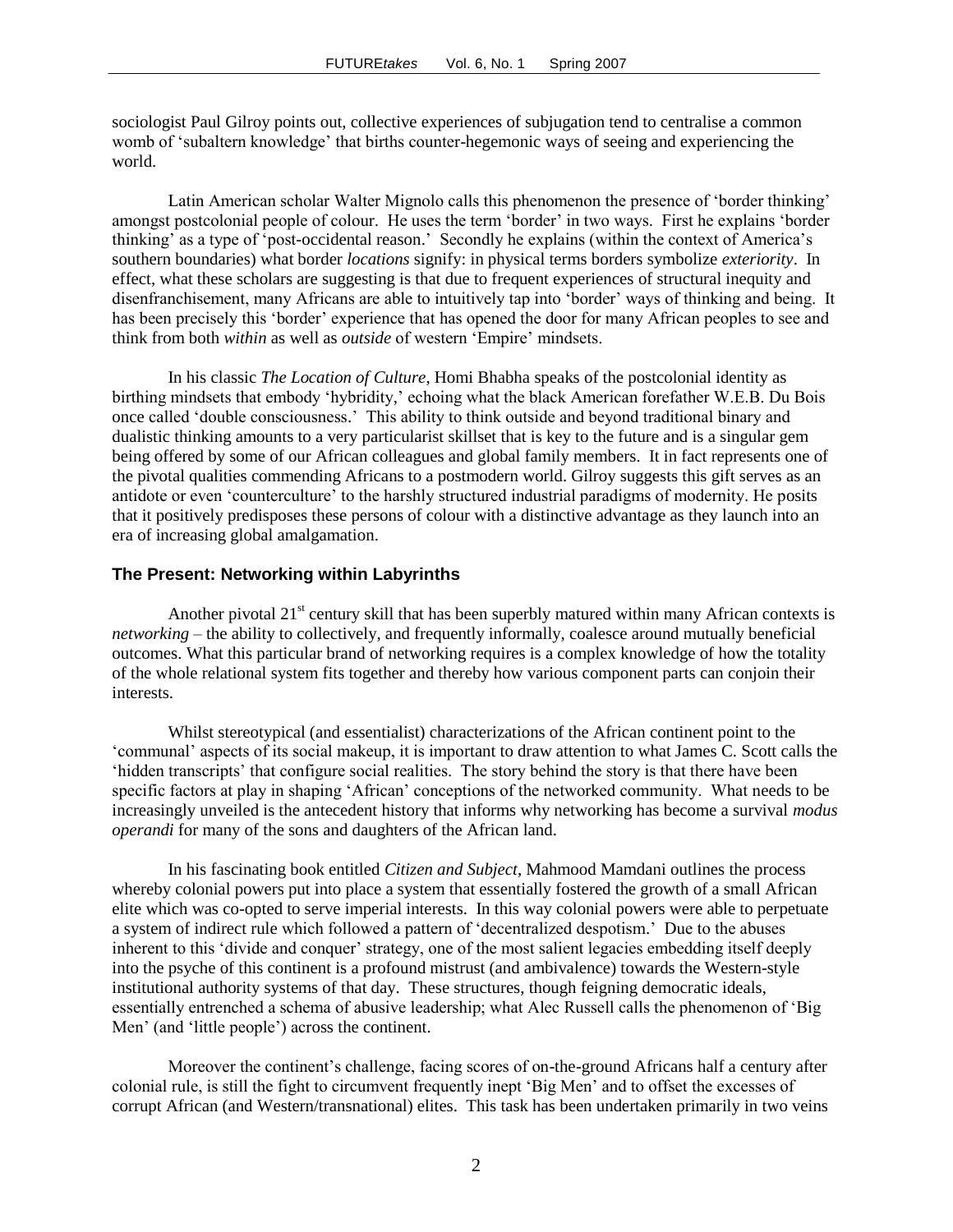on the continent. The one route has been through strategies of 'nepotism' whereby assets are stretched out amongst the broader network of a powerful person's family, friends and cohorts. (This is very different than in the West where assets are viewed frequently as individual wealth.)

The second survival strategy for the continent's poor and un-connected has been to form informal and non-institutional *alternative networks* of sustenance. This is evidenced all across Africa, from the amazing ingenuity of Bulawayo's 'black market' to the 'street' entrepreneurship exhibited on the sidewalks of Abuja, Kinshasa and Dar es Salaam. In their text entitled *Africa Works*, Chabal and Deloz call this the 'informalization' of African economics. William Reno, in his ground-breaking work on Sierra Leone, puts a spot-light on this phenomenon, examining the role and profusion of these informal markets and suggesting that their commercial power and influence situates them as an alternative to failing State authorities. African informal networks therefore become a 'shadow State,' effectively reaching all sectors and strata in a labyrinth of alternative points of connection.

The de-institutionalization of Africa's economic entry and exit points has marked the birthplace for a plethora of non-formal networking skills and modalities. This has imbued many of the continent's citizens with the uncanny ability to form new networks of community in whatever circumstances they might find themselves. Understanding and utilizing interconnectivities, and capitalizing on the matrix of formal as well as informal webs of relationship, are skills on high demand in the new millennium. Many Africans seem to be ahead of the West in this regard, having intuitively sensed long ago that the days of solo cowboys and lone rangers are over.

#### **The Future: Leap-Frogging into the New Millennium**

Catch-up time is at a premium in Africa. From the frenetic streets of Johannesburg to the bustling alleyways of Dakar, time is standing still for no one. What is starkly evident is that people's ability to adapt to new ways and newer-still technologies is highly developed. But the reason for elevating this point to our attention is this: while Europe, America, and most northern hemisphere countries went through a century-long process of increasing mechanisation and development (the *Industrial Revolution*) Africa has never gone through a concerted and uniform 'industrial conversion' of that magnitude or duration.

What this means is that many Africans, by default, have needed to learn technological 'leapfrogging' skills. The common theme threaded between the squatter shacks of Nairobi and the mud huts of Luanda, is that most residents will have some connection or intermittent access to cell phone usage. Whether through a friend, relative or neighbour, through honest or dishonest means, cell phones are spreading across the continent like wildfire. Totally bypassing and 'leap-frogging' over the older and more infrastructure intensive land-line technologies, the latest and newest mechanisms are sported in Africa, and seemingly, without a look backwards.

This is not to say that there are not serious questions about the wisdom or viability of advancing newer technologies in environments that lack the infrastructural backbone to support them. This may be precisely why even countries such as South Africa, which prides itself with the claim of being one of the few African countries with pervasive first world amenities, still has major hiccups in its infrastructure and service provision track record. Invariably, however, the message is the same – adapt or become extinct.

In his book *The Rise of the Creative Class*, Richard Florida cites numerous business scenarios that illustrate the need for *leap-frog adaptability* as a critical new millennial skill. Many African peoples find themselves in an environment 24-7 where this is a mandatory competence and reality for them. Moreover having to exercise this aptitude all the more rigorously provides them with the opportunity for a head-start on leveraging the leap-frog mindset as an expertise.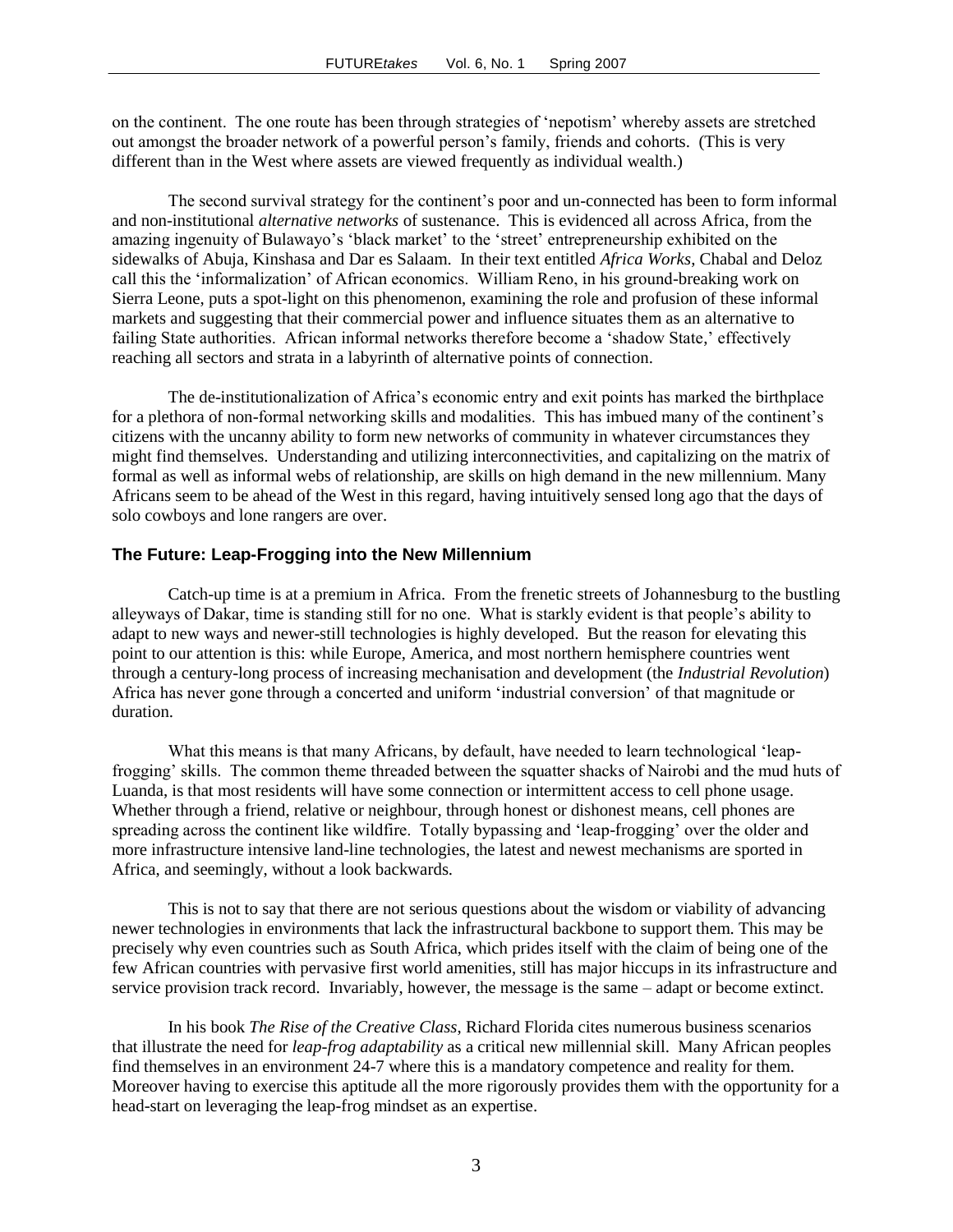Thrusting itself headlong into the rushing waves of momentous global change has left Africa feeling somewhat damp and shy in the ocean depths. It has also, however, offered her the prospect of showcasing her own lithe beauty and offerings on the global catwalks of opportunity. Standing at the threshold of what Grant Farred calls the 'crossroads of postcoloniality and postmodernity,' Africans have the chance to enter center stage exhibiting their predispositions and unique giftings; showcasing the benefits of hybridity, the strengths of networking, and the tenacity of a leap-frog mentality. Ann El Khoury refers to this opportunity as the shift from an 'oppositional' to a 'propositional' mindset, and it will make all the difference as Africans actively create their own provocative futureviews.

*Carolyn Stauffer lives in Johannesburg, South Africa. She works for an international relief & development organisation and is a member of the local chapter of the WFS, the South African Futures Society. Stauffer, a futurist and freelance writer, is currently completing her PhD at the University of Pretoria. She has lived for a third of her life in the Middle East, for several years in North America, and for over a decade in Africa. She is contactable at: [c.stauffer@global.co.za](mailto:c.stauffer@global.co.za)*

## *POINTS FOR THE CLASSROOM (send comments to [forum@futuretakes.org\)](mailto:forum@futuretakes.org):*

- o *As Africa plays an increasing role in world commerce and geopolitics, how will the double consciousness (the ability to think outside traditional boundaries) impact world politics and religion, much of which is based on a binary, dualistic "us-them" mindset?*
- o *How will the two survival strategies (for the poor and unconnected) as discussed in this article impact institutional authority in Africa? Will it have a similar impact elsewhere, and why or why not?*
- o *How will the double-consciousness, perhaps in conjunction with the holistic view within much of Asia, impact the counterpoint-based sense of identity that is so pervasive in the West – "You know who you are because of people who are not like you?"*
- o *How will the African concept of networking impact geopolitics and conflict resolution – and for that matter, future studies? To what extent will it become more prevalent on other continents by 2018?*
- o *Excluding Antarctica, Africa is the only continent that (in the views of some, such as noted geographer Hans Blij) lacks a single dominant nation or alliance. Do you foresee a dominant nation or alliance emerging in Africa by 2015?*
- o *Will "nepotism" as practiced in Africa become more commonplace in other parts of the world as various forces change the family? Will wealth be viewed as individual or as tribal in more parts of the world by 2020? (Recall that Native Americans had no private land.)*
- o *The nation-state is losing ground to multinational corporations and other non-state actors. Will the "shadow state" in Africa also contribute to the demise of the nation-state?*
- o *How will citizen networks in Africa inspire a new sense of community in other parts of the world? What will be the impact on traditional tribal cultures in Africa?*
- o *Is 24x7 the wave of the future worldwide, and does it herald a complete disconnection from nature? Why or why not – and if not, what will reverse the present trend toward 24x7? And,*